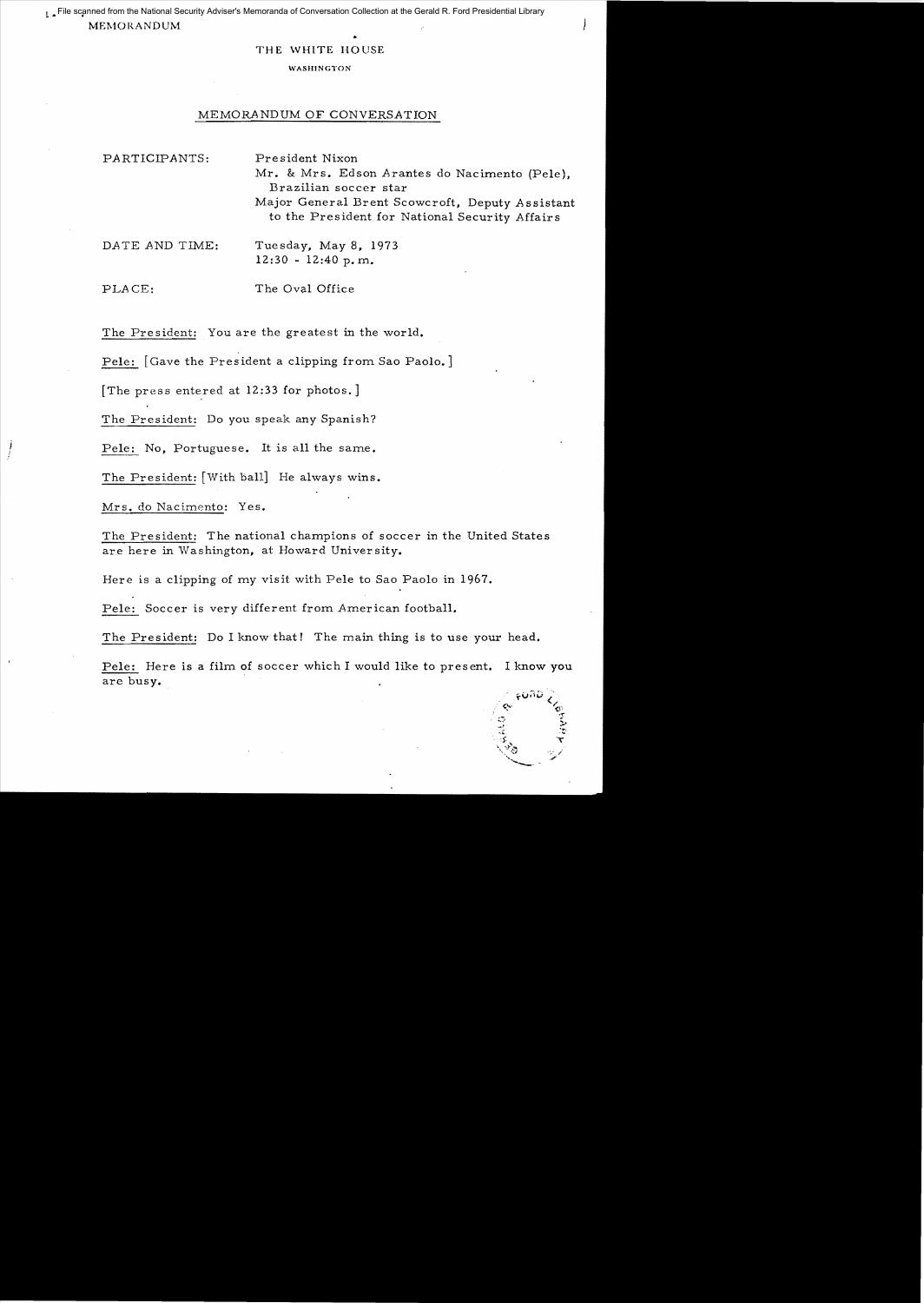The President: Sports films I watch.

Pele: It shows world-wide soccer and the training that is required.

The President: You have no sons, but maybe your grandsons will want to learn from it.

[The President gave out pens. ]

Pele: Soccer is played more and more around the world and in the United States. My aim is to send soccer technicians to the U. S. and have your basketball technicians come to Latin America.

> $\cdots$  $\hat{\zeta}_\epsilon$ *r* ~.~; ,

The President: That is a great enterprise and I wish you well.